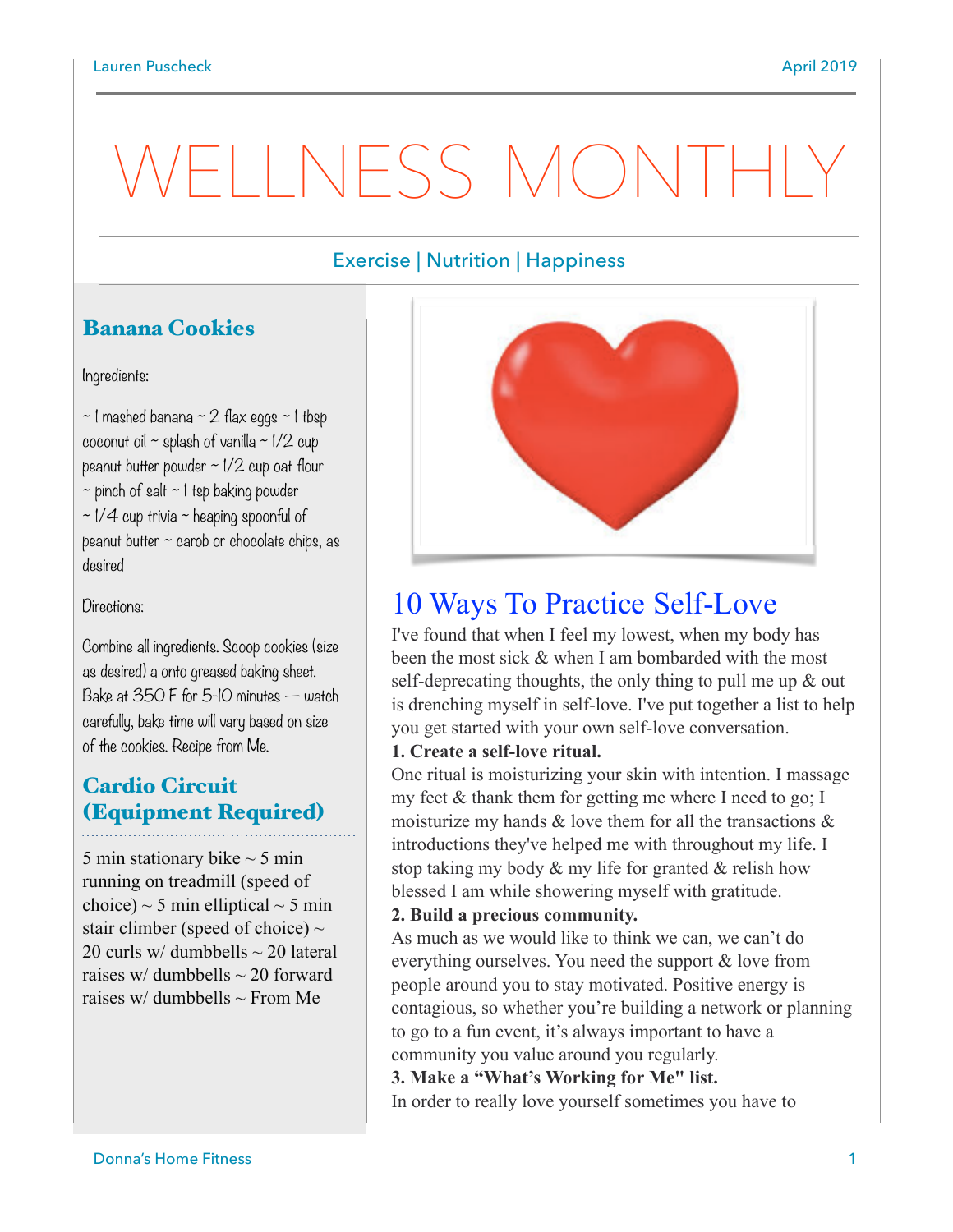## **Baked Crumb Donuts**

## **Ingredients:**

## **Donuts:**

¾ cup Plain, Nonfat Greek Yogurt 3 Large Eggs ⅓ cup Truvia Cane Sugar Blend, Ground Flaxseed, Almond Meal, and Coconut Flour ¼ tsp Salt 2 tsp Vanilla Extract 1 tsp Double-Acting Baking Powder **Crumb Topping:**  ½ cup Almond Meal 3 tbs Truvia Brown Sugar Blend ¼ tsp Ground Cinnamon 2 tbs Unsalted Butter (room temperature)

## **Directions:**

Preheat the oven to 350 degrees F & place a silicone donut pan on a baking sheet. In a large bowl, whisk together the yogurt & eggs. Whisk in the Truvia Blend & salt, then whisk in the vanilla extract. Whisk in the flax, then whisk in the almond meal. Add the coconut flour & baking powder. Whisk thoroughly. Scoop the mixture into a piping bag & pipe the batter into 6 donut molds. Crumb Topping- In a medium-sized bowl, whisk together the almond meal, Truvia

Blend, & cinnamon. Use a fork to mix in the butter. Sprinkle the mixture over the piped donuts. Gently pat the crumb mixture a few times so it sticks to the batter.Bake for 30 minutes. Let cool completely, then place the pan in the freezer for about 1 hour. This helps the donuts come out of the pan easily. Serve chilled or serve warm, depending on what you're in the mood for, and enjoy! From [dessertswithbenefits.com](http://dessertswithbenefits.com)

recognize all the love you have around you. One of the practices I do when I'm feeling down is to go within and acknowledge what's really working, then make a "What's Working for Me" list. Once you see it on paper and accept all of the positivity in your life, it will make it that much easier to love yourself.

## **4. Know that your body is a loving vessel.**

Treating your body like a loving vessel will not only boost your self-love, but also your energy. Be intentional about what you put into your body, not only because you want to look good but because you want to feel good.

## **5. Clean out your closet.**

Cleaning out your closet can positively affect your mind as you make room for new things to come in to your life! Cleansing your mind can sometimes work in the form of letting go of clothes, shoes, jewelry, etc. that remind you of a negative time in your life. Don't chase what's already happened; love yourself enough to know the best is yet to come.

## **6. No more comparisons.**

The next time you want to browse the web for reasons to feel bad about yourself, remember that you are perfect just the way you are; being in a pattern of compare and despair only makes you focus on the negative, when there's SO much to be grateful for.

## **7. Explore your spirituality.**

Faith is the foundation for self-love, no matter what you believe. Believing in something opens up your soul to the beauty of belief & trust. It will build your intuition & help you make decisions based on your gut. When you explore your spirituality it will also take you on a journey to learning things about yourself & those new thoughts, feelings, passions, & raw emotions will make you appreciate yourself for being authentically you.

## **8. Do something you're good at.**

If this isn't the ultimate self-esteem booster, I don't know what is! Self-esteem & self-love often go hand in hand, & participating in a hobby you're good at will not only boost your endorphins, but will bring out the best version of you.

## **9. Find your happy place.**

Think of a place that makes it simple to just be. That means being able to sit quietly and embrace the here and